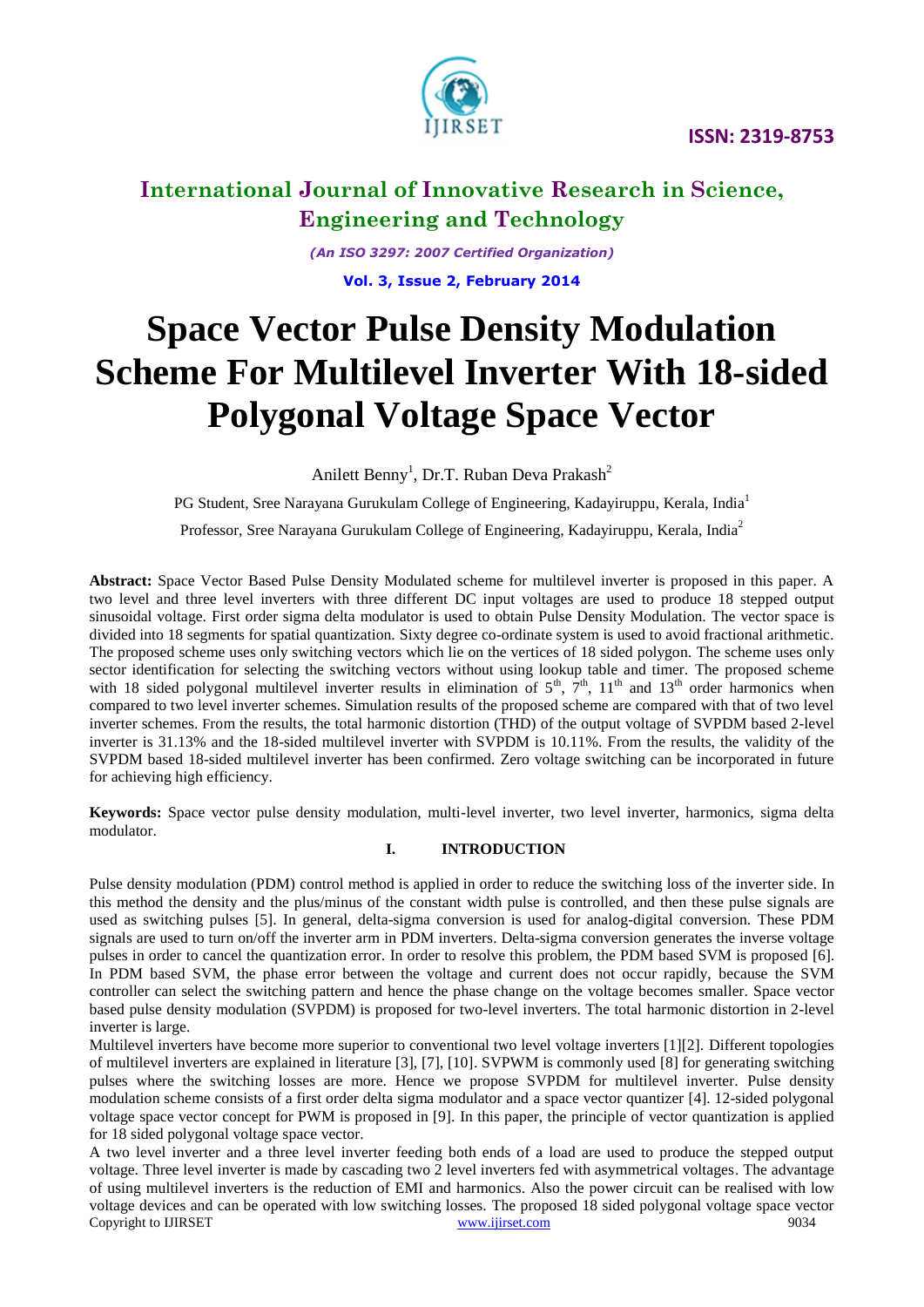

*(An ISO 3297: 2007 Certified Organization)*

#### **Vol. 3, Issue 2, February <sup>2014</sup>**

structure gives an increased modulation range with the absence of  $5<sup>th</sup>$ ,  $7<sup>th</sup>$ ,  $11<sup>th</sup>$  and  $13<sup>th</sup>$  harmonics from the output voltage [7]. So this scheme can be considered as available alternative for low and medium voltage high power drive applications.

#### **II. SPACE VECTOR PULSE DENSITY MODULATION SCHEME**

Fig. 1 represents proposed space vector pulse density scheme for multilevel inverter with 18 sided polygonal voltage space vector. The instantaneous values of three phase voltages are converted into reference voltage space vector Vref. The instantaneous values are resolved into sixty degree (m-n) coordinate system (Fig. 2). The m-axis is placed along A phase. The transformation equations are given below:

$$
V_m = \sqrt{\frac{2}{3}} (V_a - \frac{1}{2}V_b - \frac{1}{2}V_c)
$$
  

$$
V_n = \sqrt{\frac{2}{3}} (\frac{1}{2}V_a + \frac{1}{2}V_b - V_c)
$$
  

$$
V_0 = \sqrt{\frac{2}{3}} (\frac{1}{\sqrt{2}}V_a + \frac{1}{\sqrt{2}}V_b + \frac{1}{\sqrt{2}}V_c)
$$

Each forward path consists of a first order sigma delta modulator consisting of a difference node, discrete time integrator, a quantizer and a digital to analog converter. The space vector quantizer consists of two parts, m-n to three phase voltage converter and a space vector quantizer.

The difference between reference space vector Vref and analog estimate of quantizer output vector Sa is integrated to obtain error vector Ve in delta sigma modulator. The error vector is quantized to obtain switching sectors S. The m-n frame components are converted back to three phase voltages.



Fig. 1 Proposed vector quantized space vector pulse density modulator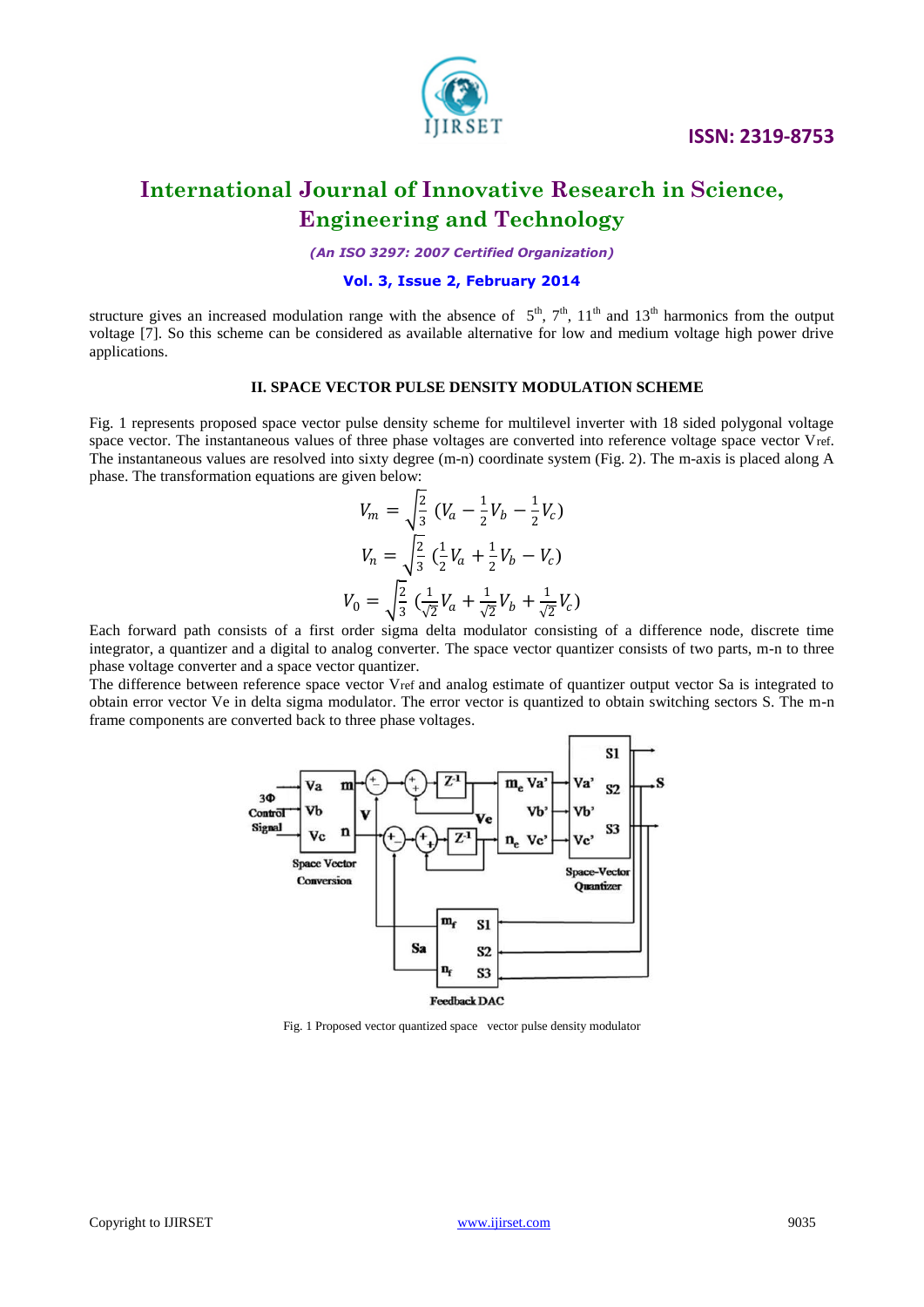

## **International Journal of Innovative Research in Science, Engineering and Technology**

*(An ISO 3297: 2007 Certified Organization)*

**Vol. 3, Issue 2, February <sup>2014</sup>** 



Fig. 2 abc to mn transformation

In space vector quantizer the three phase components are again converted to  $\alpha\beta$  frame components (Fig.3) to produce the reference voltage vector and angle of sector selection using the transformation equations given below:

$$
V_{\alpha} = \sqrt{\frac{2}{3}} (V_a - \frac{1}{2}V_b - \frac{1}{2}V_c)
$$
  

$$
V_{\beta} = \sqrt{\frac{2}{3}} (\frac{\sqrt{3}}{2}V_b - \frac{\sqrt{3}}{2}V_c)
$$
  

$$
V_{ref} = \sqrt{V_{\alpha}^2 + V_{\beta}^2}
$$
  

$$
\theta = \tan^{-1} (\frac{V_{\beta}}{V_{\alpha}})
$$

The sector in which the voltage space vector is located is determined (as per table-1) for finding out the multilevel inverter switching states.

| $\theta^{\circ}$ | <b>SECTOR</b>  | VOLTAGE VECTOR |
|------------------|----------------|----------------|
| $0-19$           | 1              | V1             |
| 20-39            | $\overline{2}$ | V2             |
| 40-59            | 3              | V3             |
| $60-79$          | 4              | V4             |
| 80-99            | 5              | V <sub>5</sub> |
| 100-119          | 6              | V6             |
| 120-139          | 7              | V7             |
| 140-159          | 8              | V8             |
| 160-179          | 9              | V9             |
| 180-199          | 10             | V10            |
| 200-219          | 11             | V11            |
| 220-239          | 12             | V12            |
| 240-259          | 13             | V13            |
| 260-279          | 14             | V14            |

TABLE-1 SECTOR SELECTION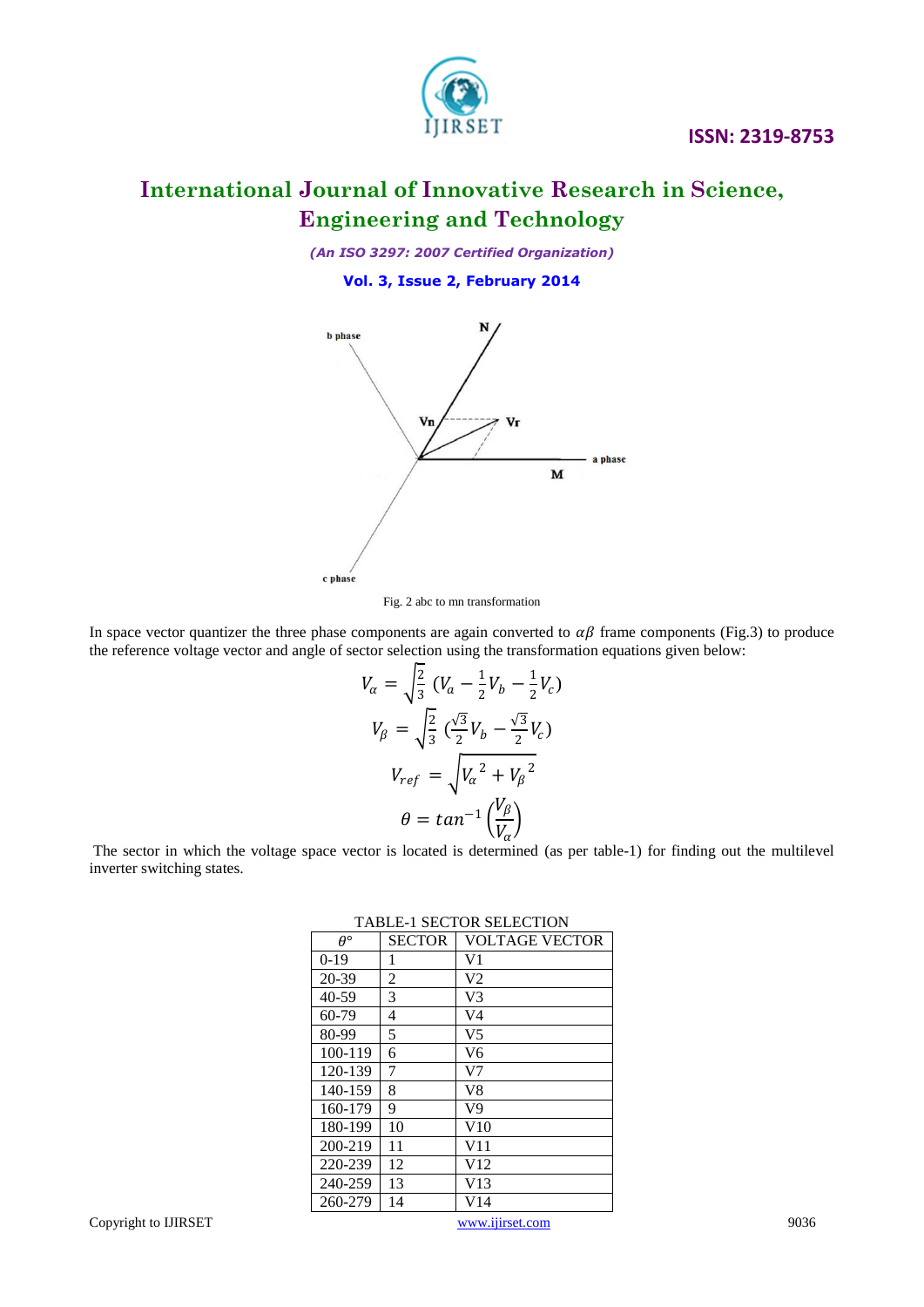

*(An ISO 3297: 2007 Certified Organization)*

**Vol. 3, Issue 2, February <sup>2014</sup>** 

| 280-299 | 15 | V15 |
|---------|----|-----|
| 300-319 | 16 | V16 |
| 320-339 | 17 | V17 |
| 340-359 | 18 | V18 |

The output voltage is fed back and converted to m-n frame components. The m and n components are added to delta sigma loop as shown in the figure.



Fig. 3 'abc' to ' $\alpha\beta$ ' transformation

#### **III. MULTILEVEL INVERTER WITH 18 SIDED POLYGONAL VOLTAGE SPACE VECTOR**

Multilevel inverter to generate 18-sided polygonal voltage space vectors is shown in Fig.4. It consists of a 2-level inverter on one side and a 3-level inverter on the other side of load. The 3-level inverter is made by cascading two conventional 2-level inverters. Asymmetrical DC link voltages are used for the inverters.

For the proposed inverter we can achieve 6 different voltage levels in each winding. Therefore a total of  $6^3$  = 216 switching states can be generated. Out of these switching states, vectors which lie on the vertices of 18 sided polygon are selected to generate 18-sided voltage space vector. Each pole A, B or C in INV1 can be independently connected either to 0.742 $\bar{V}_{dc}$  or to the zero voltage. The poles  $A^1$ ,  $B^1$  or  $C^1$  of INV2 can be connected to any of three levels 0,  $0.258V_{dc}$  or  $0.395V_{dc}$  independently. This can be used to generate 18 polygonal voltage space vectors. The top and bottom switches in each leg of the inverter compliments to each other. The state of upper switch determines the state of lower switch.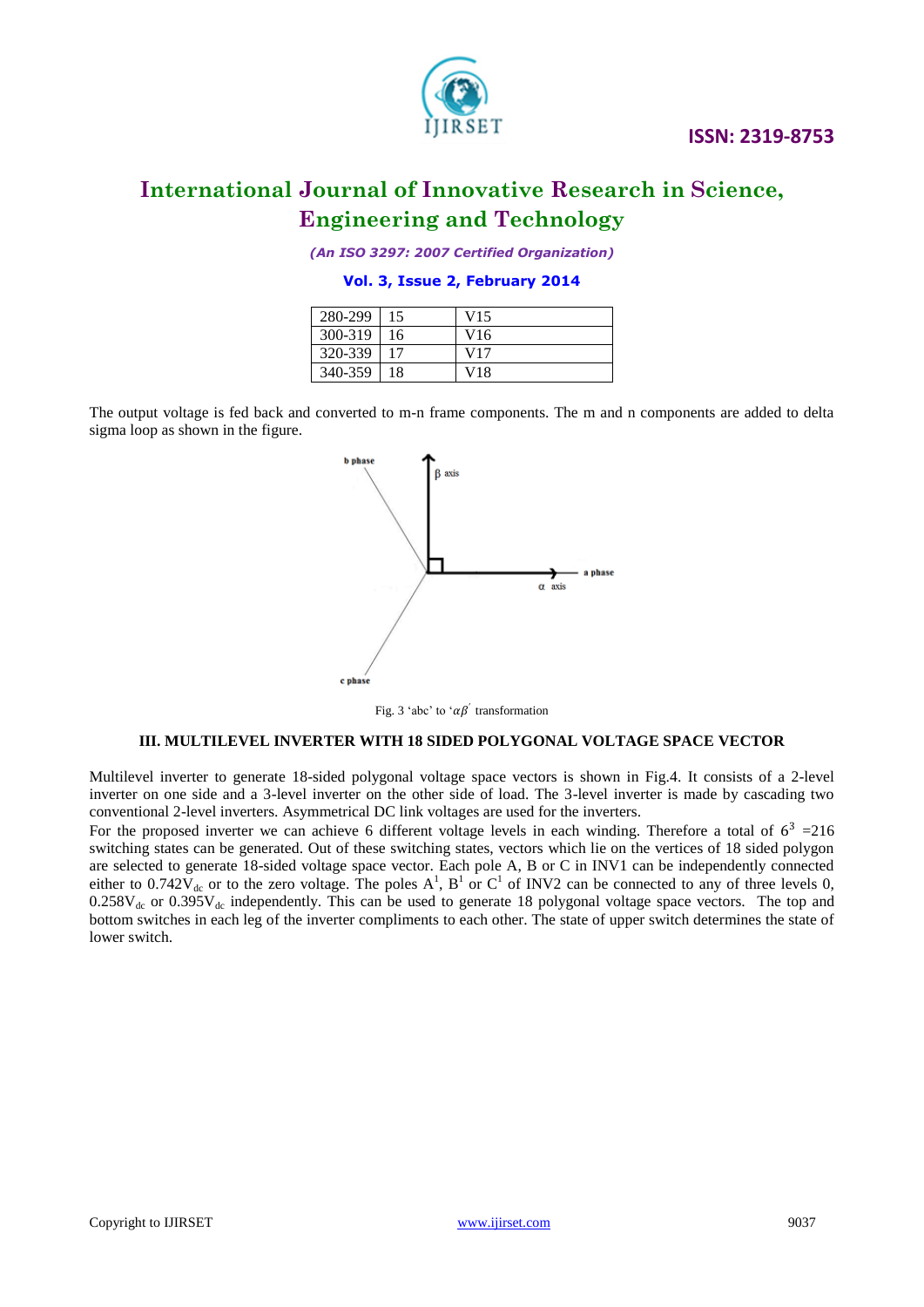

### **International Journal of Innovative Research in Science, Engineering and Technology**

*(An ISO 3297: 2007 Certified Organization)*

**Vol. 3, Issue 2, February <sup>2014</sup>** 



Fig. 4 Power circuit of inverter with 18 sided polygonal voltage space vector

The 18 voltage space vectors are shown in Fig.5. The angle between two adjacent voltage vectors is 20°. Resultant sum of vector OA and AB gives vector 1. In first segment INV1produces vector OA by connecting the pole A to 0.742Vdc. Vector AB has a magnitude of 0.258V<sub>dc</sub> and is generated as shown in the Fig. 6. Pole voltages  $A^1$ ,  $B^1$ , and  $C^1$  of INV2 are subtracted from the pole voltages A, B, C of INV1. When  $B^1$  is connected to 0.258V<sub>dc</sub> it is along the negative B-axis and when  $C<sup>1</sup>$  is connected to 0.258V<sub>dc</sub> it is along the negative C-axis. Their resultant is AB with magnitude 0.258Vdc along A-axis. The vectors AB and OA gives vector 1 of magnitude V<sub>dc</sub>.



Fig. 5 18-polygonal voltage vectors

In the second sector, pole A of INV1 is connected to  $0.742V_{dc}$ , poles B and C at zero level. Hence vector OA is produced. Pole voltages  $A^1$  and  $B^1$  are at zero voltage levels and  $C^1$  at 0.395V<sub>dc</sub>. Vector sum of the above vectors yields vector 2 in Fig. 7.

Copyright to IJIRSET [www.ijirset.com](http://www.ijirset.com/) 9038 Vector-3 is generated as follows. In INV1 pole voltages A and B are maintained at  $0.742V_{dc}$ , while C is at 0Vdc. Hence a vector is produced along the negative C-axis with a magnitude equal to  $0.742V_{dc}$ . In INV2 pole A<sup>1</sup> is at zero level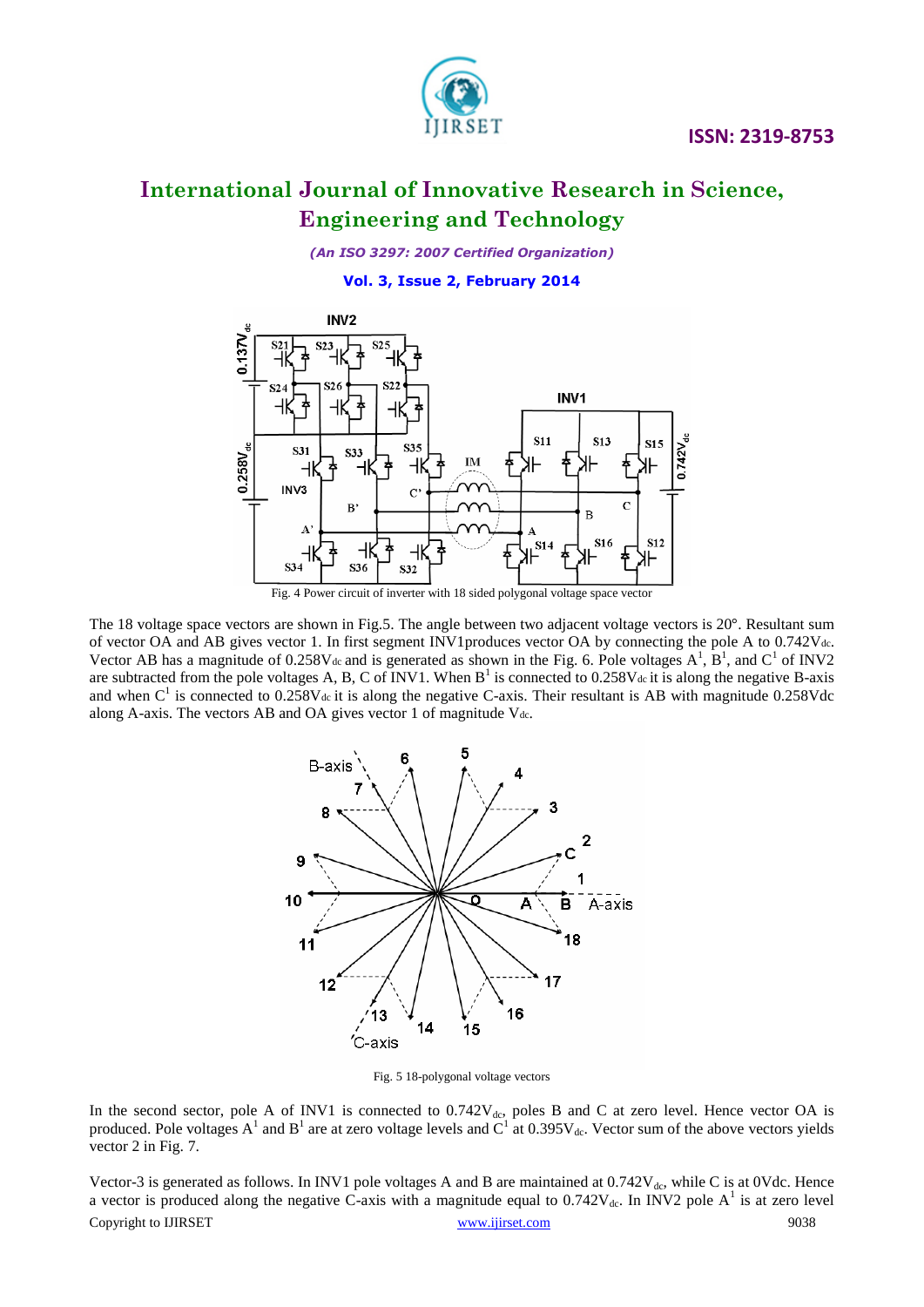

*(An ISO 3297: 2007 Certified Organization)*

#### **Vol. 3, Issue 2, February <sup>2014</sup>**

while  $B^1$  and  $C^1$  are at levels 0.395 $V_{dc}$ . This produces a vector with magnitude of 0.395 $V_{dc}$  along the positive A axis. Together the vector sum produces vector 3 in Fig.5.

| Vector No.     | Pole A         | Pole B      | Pole C      | Pole $AT$        | Pole $BT$   | Pole $C1$   |
|----------------|----------------|-------------|-------------|------------------|-------------|-------------|
|                | $0.742$ Vdc    | $\theta$    | $\theta$    | $\theta$         | $0.258$ Vdc | $0.258$ Vdc |
| $\overline{c}$ | $0.742$ Vdc    | $\Omega$    | $\Omega$    | $\mathbf{0}$     | $\Omega$    | $0.395$ Vdc |
| 3              | $0.742$ Vdc    | $0.742$ Vdc | $\theta$    | $\mathbf{0}$     | $0.395$ Vdc | $0.395$ Vdc |
| 4              | $0.742$ Vdc    | $0.742$ Vdc | $\theta$    | $\theta$         | $\Omega$    | $0.258$ Vdc |
| 5              | $0.742$ Vdc    | $0.742$ Vdc | $\theta$    | $0.395$ Vdc      | $\Omega$    | $0.395$ Vdc |
| 6              | $\theta$       | $0.742$ Vdc | $\theta$    | $\Omega$         | $\Omega$    | $0.395$ Vdc |
| 7              | $\Omega$       | $0.742$ Vdc | $\theta$    | $0.258$ Vdc      | $\Omega$    | $0.258$ Vdc |
| 8              | $\overline{0}$ | $0.742$ Vdc | $\Omega$    | $0.395$ Vdc      | $\Omega$    | $\Omega$    |
| 9              | $\theta$       | $0.742$ Vdc | $0.742$ Vdc | $0.395$ Vdc      | $\Omega$    | $0.395$ Vdc |
| 10             | $\overline{0}$ | $0.742$ Vdc | $0.742$ Vdc | $0.258$ Vdc      | $\Omega$    | $\Omega$    |
| 11             | $\theta$       | $0.742$ Vdc | $0.742$ Vdc | $0.395$ Vdc      | $0.395$ Vdc | $\Omega$    |
| 12             | $\mathbf{0}$   | $\Omega$    | $0.742$ Vdc | $0.395$ Vdc      | $\Omega$    | $\Omega$    |
| 13             | $\overline{0}$ | $\Omega$    | $0.742$ Vdc | $0.258$ Vdc      | $0.258$ Vdc | $\Omega$    |
| 14             | $\Omega$       | $\Omega$    | $0.742$ Vdc | $\Omega$         | $0.395$ Vdc | $\Omega$    |
| 15             | $0.742$ Vdc    | $\Omega$    | $0.742$ Vdc | $0.395$ Vdc      | $0.395$ Vdc | $\Omega$    |
| 16             | $0.742$ Vdc    | $\Omega$    | $0.742$ Vdc | $\theta$         | $0.258$ Vdc | $\Omega$    |
| 17             | $0.742$ Vdc    | $\Omega$    | $0.742$ Vdc | $\mathbf{0}$     | $0.395$ Vdc | $0.395$ Vdc |
| 18             | $0.742$ Vdc    | $\Omega$    | $\Omega$    | $\boldsymbol{0}$ | $0.395$ Vdc | $\Omega$    |

| TABLE -2 18-SIDED POLYGONAL VECTORS |  |
|-------------------------------------|--|
|                                     |  |



Fig. 6 Generation of voltage vector AB from INV2



Fig. 7 Generation of vector OC (OA+AC)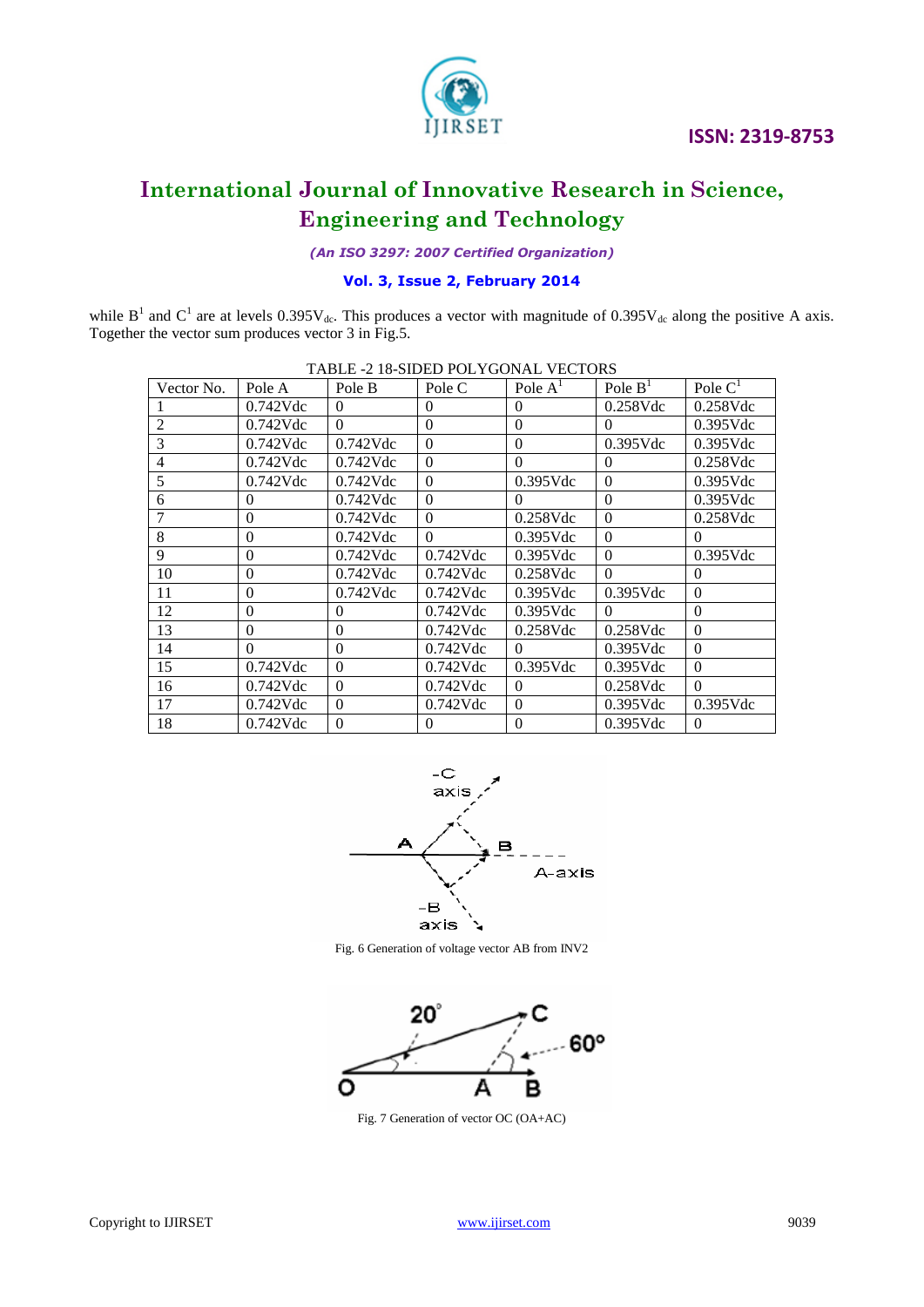

*(An ISO 3297: 2007 Certified Organization)*

#### **Vol. 3, Issue 2, February <sup>2014</sup>**

#### **IV. SECTOR IDENTIFICATION**

The angle calculation in space vector quantizer is used to identify the sector. Depending upon the value of angle calculated in  $\alpha\beta$  frame, one of the 18 sectors is selected and switching vector corresponding to that specific sector is applied to multilevel inverter.

|                | TABLE-3 VOLTAGE LEVELS FOR 18 VECTORS |                  |                  |                  |                  |                         |  |  |  |  |  |  |
|----------------|---------------------------------------|------------------|------------------|------------------|------------------|-------------------------|--|--|--|--|--|--|
| <b>VECTOR</b>  | A                                     | B                | $\mathsf{C}$     | $A^I$            | B <sup>1</sup>   | $\overline{\text{C}}^1$ |  |  |  |  |  |  |
| 1              | 1                                     | 0                | 0                | $\overline{0}$   | 1                | 1                       |  |  |  |  |  |  |
| $\overline{2}$ | 1                                     | $\overline{0}$   | $\boldsymbol{0}$ | $\boldsymbol{0}$ | $\overline{0}$   | $\overline{2}$          |  |  |  |  |  |  |
| 3              | $\mathbf{1}$                          | $\mathbf{1}$     | $\overline{0}$   | $\overline{0}$   | $\overline{2}$   | $\overline{2}$          |  |  |  |  |  |  |
| $\overline{4}$ | 1                                     | $\mathbf{1}$     | $\overline{0}$   | $\boldsymbol{0}$ | $\boldsymbol{0}$ | $\mathbf{1}$            |  |  |  |  |  |  |
| $\mathfrak s$  | 1                                     | 1                | $\boldsymbol{0}$ | $\overline{2}$   | $\overline{0}$   | $\overline{2}$          |  |  |  |  |  |  |
| 6              | 0                                     | $\mathbf{1}$     | $\boldsymbol{0}$ | $\boldsymbol{0}$ | 0                | $\overline{2}$          |  |  |  |  |  |  |
| 7              | 0                                     | 1                | $\boldsymbol{0}$ | 1                | 0                | $\mathbf{1}$            |  |  |  |  |  |  |
| 8              | $\overline{0}$                        | $\mathbf{1}$     | $\overline{0}$   | $\overline{2}$   | $\overline{0}$   | $\overline{0}$          |  |  |  |  |  |  |
| 9              | 0                                     | $\mathbf{1}$     | 1                | $\overline{2}$   | $\theta$         | $\overline{2}$          |  |  |  |  |  |  |
| 10             | 0                                     | 1                | $\mathbf{1}$     | $\mathbf{1}$     | $\overline{0}$   | $\overline{0}$          |  |  |  |  |  |  |
| 11             | 0                                     | $\mathbf{1}$     | $\mathbf{1}$     | $\overline{2}$   | $\overline{2}$   | $\overline{0}$          |  |  |  |  |  |  |
| 12             | $\overline{0}$                        | $\overline{0}$   | $\mathbf{1}$     | 2                | $\overline{0}$   | $\overline{0}$          |  |  |  |  |  |  |
| 13             | $\overline{0}$                        | $\overline{0}$   | $\mathbf{1}$     | $\mathbf{1}$     | 1                | $\overline{0}$          |  |  |  |  |  |  |
| 14             | $\overline{0}$                        | $\boldsymbol{0}$ | $\mathbf{1}$     | $\overline{0}$   | $\overline{2}$   | $\overline{0}$          |  |  |  |  |  |  |
| 15             | 1                                     | $\overline{0}$   | 1                | $\overline{2}$   | $\overline{2}$   | $\overline{0}$          |  |  |  |  |  |  |
| 16             | 1                                     | 0                | $\mathbf{1}$     | $\boldsymbol{0}$ | $\mathbf{1}$     | 0                       |  |  |  |  |  |  |
| 17             | 1                                     | 0                | $\mathbf{1}$     | 0                | 2                | 2                       |  |  |  |  |  |  |
| 18             | $\mathbf{1}$                          | 0                | $\boldsymbol{0}$ | 0                | $\overline{c}$   | $\boldsymbol{0}$        |  |  |  |  |  |  |

Voltage level in A, B, C: 0=0 & 1=0.742V<sub>dc</sub>; Voltage level in A<sup>1</sup>, B<sup>1</sup>, C<sup>1</sup>: 0=0, 1=0.258V<sub>dc</sub> & 2=0.395V<sub>dc</sub>

| <b>SECTOR</b><br><b>AND</b><br><b>VOLTAGE</b><br>$VECTOR \rightarrow$<br><b>SWITCH</b> ↓ | 1        | $\boldsymbol{2}$ | 3        | $\overline{\mathbf{4}}$ | 5        | 6        | 7        | 8        | 9        | 10       | 11           | 12       | 13           | 14       | 15       | 16           | 17       | 18           |
|------------------------------------------------------------------------------------------|----------|------------------|----------|-------------------------|----------|----------|----------|----------|----------|----------|--------------|----------|--------------|----------|----------|--------------|----------|--------------|
| 1                                                                                        | $\Omega$ | $\theta$         | $\Omega$ | $\Omega$                | 1        | $\theta$ | $\Omega$ | 1        | 1        | $\theta$ | 1            | 1        | $\Omega$     | $\theta$ | 1        | $\theta$     | $\theta$ | $\Omega$     |
| $\overline{2}$                                                                           | $\theta$ | $\Omega$         | $\Omega$ | $\Omega$                | $\Omega$ | $\Omega$ | 1        | $\Omega$ | $\Omega$ | 1        | $\theta$     | $\Omega$ | 1            | $\Omega$ | $\theta$ | $\Omega$     | $\theta$ | $\theta$     |
| 3                                                                                        | $\Omega$ | $\Omega$         | $\Omega$ | $\Omega$                | 1        | $\theta$ | 1        | 1        | 1        | 1        | 1            | 1        | 1            | $\Omega$ | 1        | $\Omega$     | $\theta$ | $\mathbf{0}$ |
| $\overline{\mathbf{4}}$                                                                  | 1        | 1                | 1        | 1                       | $\Omega$ | 1        | $\Omega$ | $\Omega$ | $\Omega$ | $\theta$ | $\theta$     | $\Omega$ | $\Omega$     | 1        | $\theta$ | $\mathbf{1}$ | 1        | 1            |
| 5                                                                                        | $\theta$ | $\Omega$         | 1        | $\Omega$                | $\theta$ | $\theta$ | $\theta$ | $\Omega$ | $\Omega$ | $\Omega$ | 1            | $\Omega$ | $\Omega$     | 1        | 1        | $\Omega$     | 1        | 1            |
| 6                                                                                        | 1        | $\Omega$         | $\Omega$ | $\Omega$                | $\Omega$ | $\Omega$ | $\Omega$ | $\Omega$ | $\Omega$ | $\Omega$ | $\theta$     | $\Omega$ | $\mathbf{1}$ | $\Omega$ | $\theta$ | 1            | $\theta$ | $\Omega$     |
| 7                                                                                        | 1        | $\theta$         | 1        | $\theta$                | $\Omega$ | $\theta$ | $\Omega$ | $\theta$ | $\Omega$ | $\theta$ | 1            | $\Omega$ | 1            | 1        | 1        | 1            | 1        | $\mathbf{1}$ |
| 8                                                                                        | $\theta$ | 1                | $\Omega$ | 1                       | 1        | 1        | 1        | 1        | 1        | 1        | $\theta$     | 1        | $\Omega$     | $\Omega$ | $\theta$ | $\Omega$     | $\theta$ | $\Omega$     |
| 9                                                                                        | $\Omega$ | 1                | 1        | $\Omega$                | 1        | 1        | $\Omega$ | $\Omega$ | 1        | $\Omega$ | $\theta$     | $\Omega$ | $\Omega$     | $\Omega$ | $\theta$ | $\Omega$     | 1        | $\Omega$     |
| 10                                                                                       | 1        | $\Omega$         | $\Omega$ | 1                       | $\Omega$ | $\Omega$ | 1        | $\Omega$ | $\Omega$ | $\Omega$ | $\theta$     | $\Omega$ | $\Omega$     | $\Omega$ | $\theta$ | $\Omega$     | $\theta$ | $\Omega$     |
| 11                                                                                       | 1        | 1                | 1        | 1                       | 1        | 1        | 1        | $\Omega$ | 1        | $\Omega$ | $\theta$     | $\Omega$ | $\Omega$     | $\Omega$ | $\theta$ | $\Omega$     | 1        | $\theta$     |
| 12                                                                                       | $\theta$ | $\theta$         | $\Omega$ | $\Omega$                | $\theta$ | $\theta$ | $\theta$ |          | $\theta$ |          | $\mathbf{1}$ | 1        | 1            | 1        | 1        | 1            | $\theta$ | 1            |

#### TABLE-4 GATE PULSES FOR INVERTER SWITCHES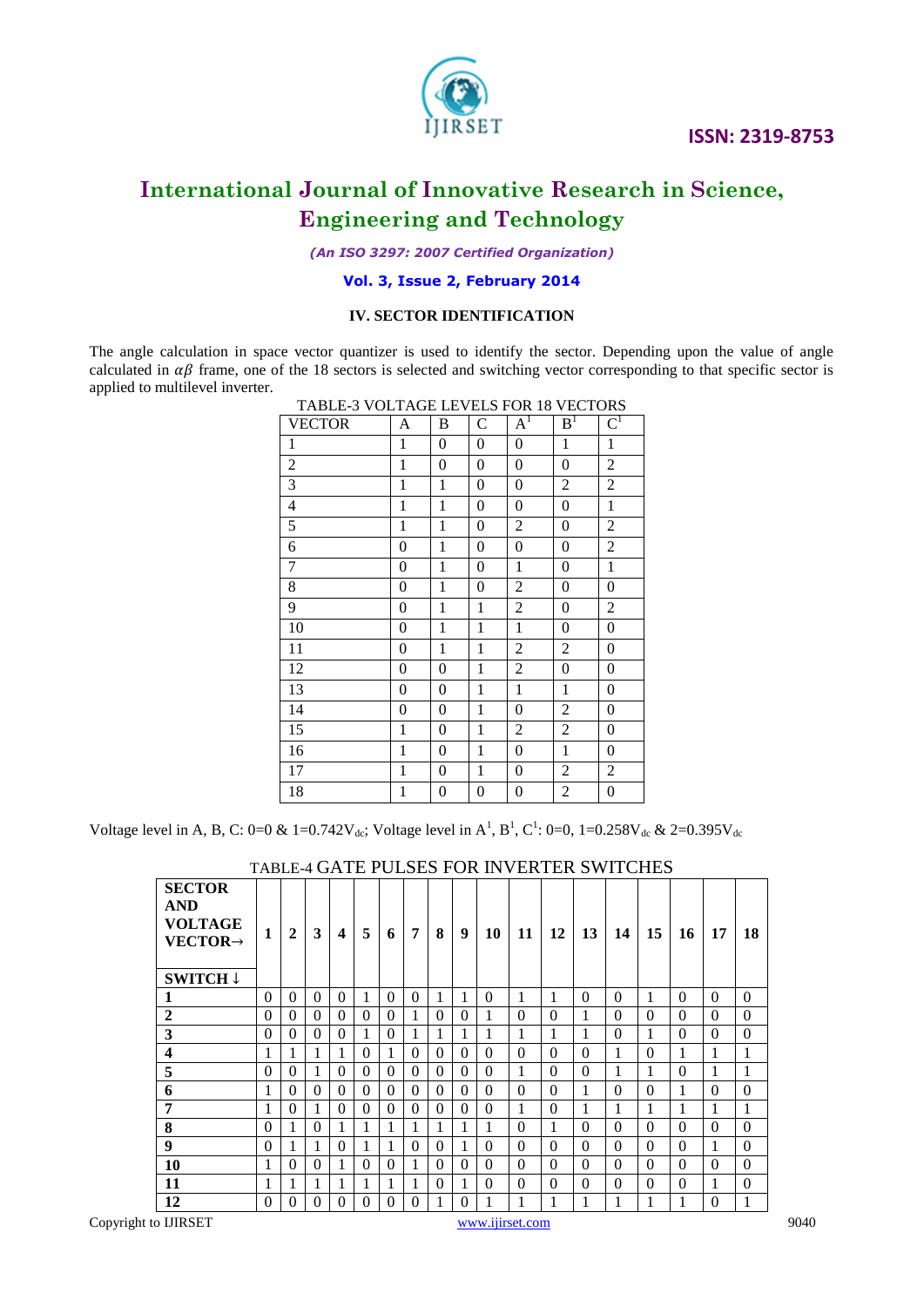*(An ISO 3297: 2007 Certified Organization)*

**Vol. 3, Issue 2, February <sup>2014</sup>** 

| 13 |  |  | 0 | ∩ | $\Omega$ |  |  |  |   |  |
|----|--|--|---|---|----------|--|--|--|---|--|
| 14 |  |  |   |   |          |  |  |  | υ |  |
| 15 |  |  |   |   |          |  |  |  |   |  |
| 16 |  |  |   | ∩ |          |  |  |  |   |  |
| 17 |  |  |   |   |          |  |  |  |   |  |
| 18 |  |  |   |   |          |  |  |  |   |  |

Gate pulses for each inverter switches are generated individually by calculating the voltage levels for each vector from table-3. Hence sector identification is performed. The switching pulses for inverter switches are shown in table-4.

#### **V. SIMULATION RESULTS**

The simulink model of the proposed SVPDM scheme for 18-sided multilevel inverter is shown in Fig.8. The inverter sub system is also shown in the figure. The simulink model of SVPDM for two-level inverter is shown in Fig.9.



(a)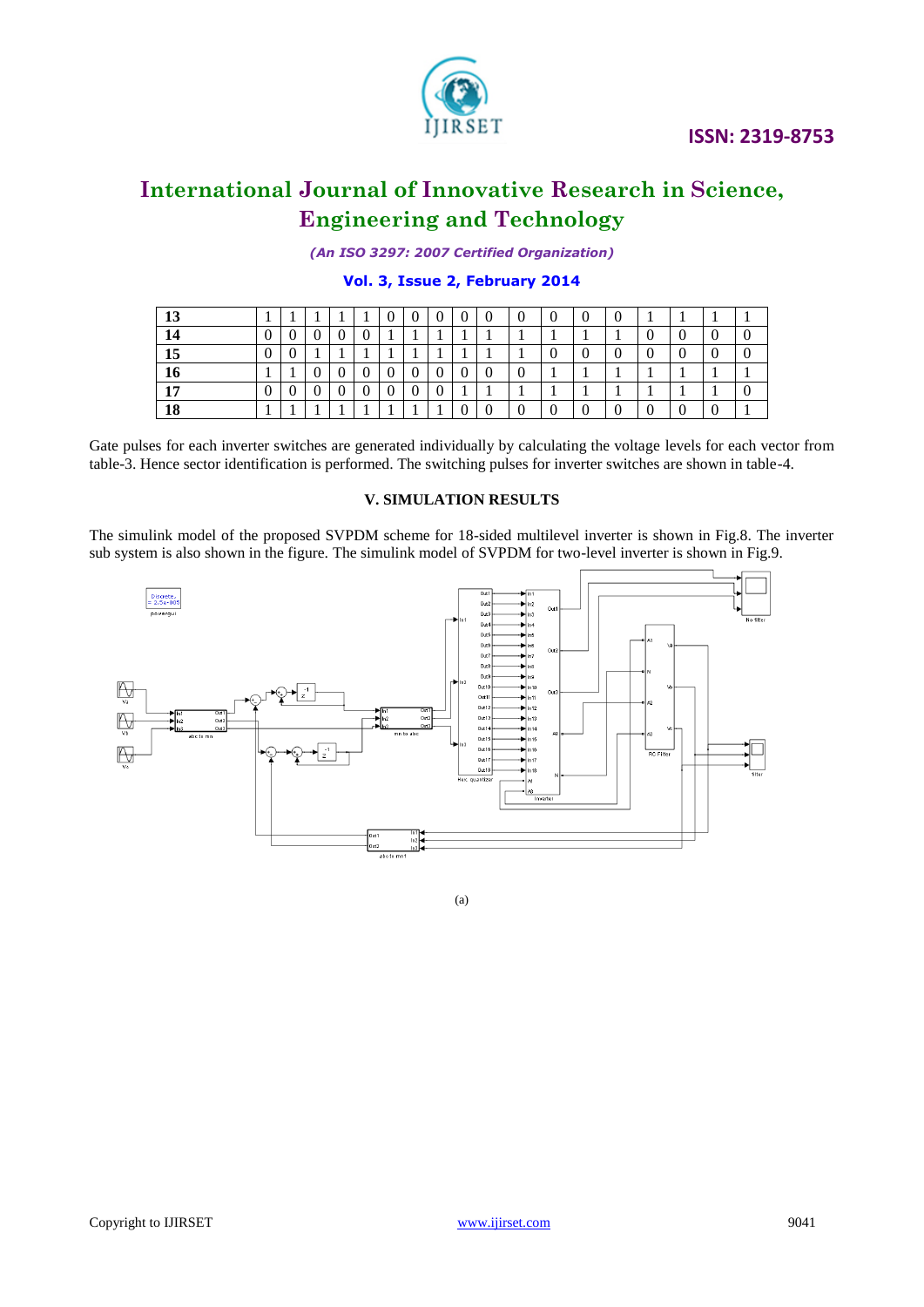

### **International Journal of Innovative Research in Science, Engineering and Technology**

*(An ISO 3297: 2007 Certified Organization)*

**Vol. 3, Issue 2, February <sup>2014</sup>** 



Fig. 8 Simulink model (a) Main model (b)18-sided multilevel inverter subsystem

The phase voltage of 18-sided voltage space vector and its FFT analysis are shown in Fig. 10 and Fig. 11. The total harmonic distortion is found to be 10.11%. The phase voltage of two-level inverter with hexagonal quantizer and its FFT analysis are shown in Fig. 12 and Fig. 13. The total harmonic distortion is found to be 31.13%

From simulation results it is found that the phase voltage for multilevel inverter with 18 sided voltage space vector produces 18 stepped output waveform. For a two level inverter with hexagonal quantizer, the phase voltage is 6 stepped waveform. When harmonic analysis is performed, the proposed scheme with multilevel inverter is found to eliminate  $5<sup>th</sup>$ ,  $7<sup>th</sup>$ ,  $11<sup>th</sup>$  and  $13<sup>th</sup>$  order harmonics. The Total Harmonic Distortion (THD) factor for the proposed scheme is very less when compared with the two-level inverter with hexagonal quantizer.



Fig. 9 Simulink model of SVPDM for 2-level inverter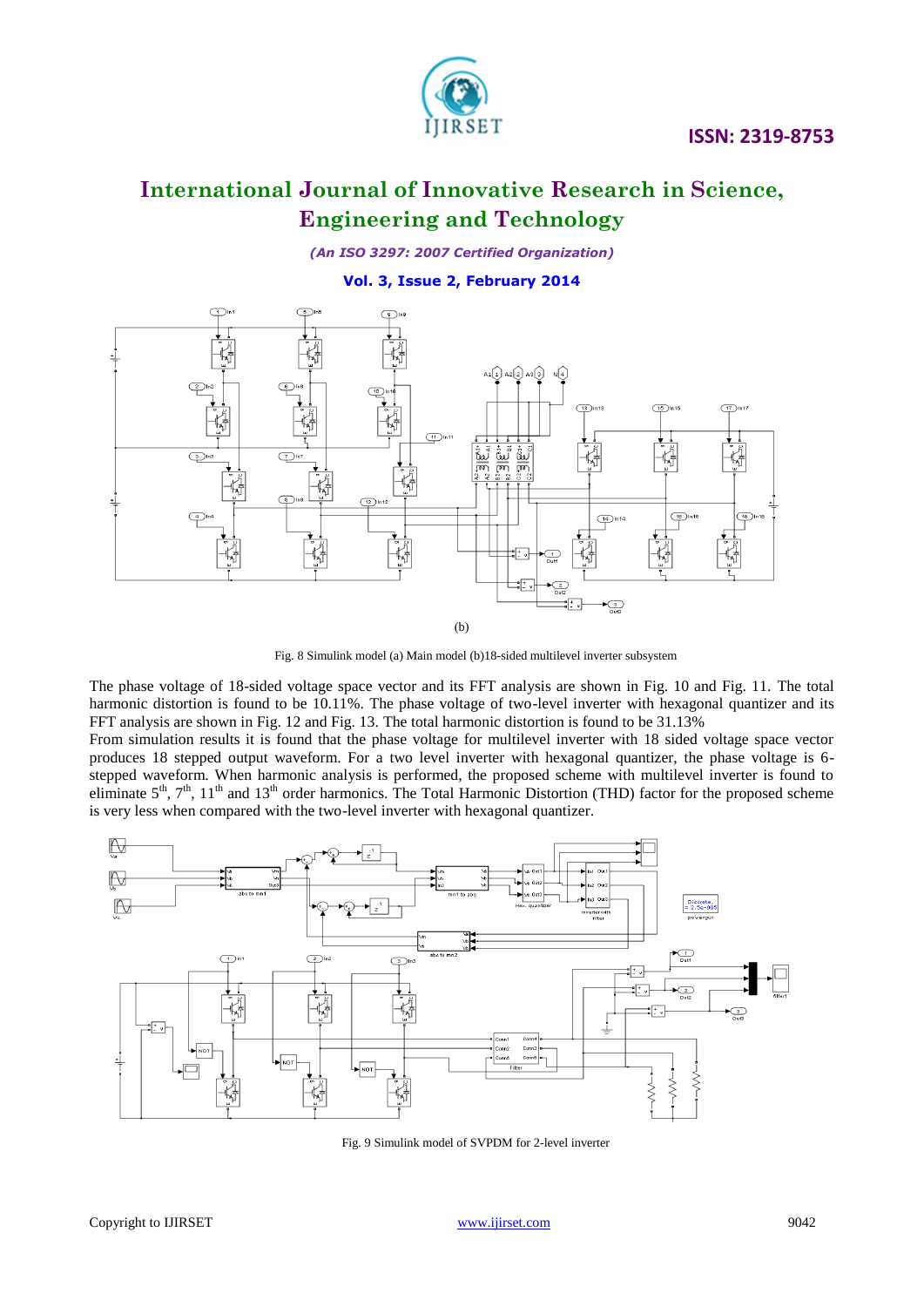*(An ISO 3297: 2007 Certified Organization)*

**Vol. 3, Issue 2, February <sup>2014</sup>** 





Fig. 11 FFT analysis of voltage waveform of 18-sided voltage space vector



Fig.12 Phase voltage across load